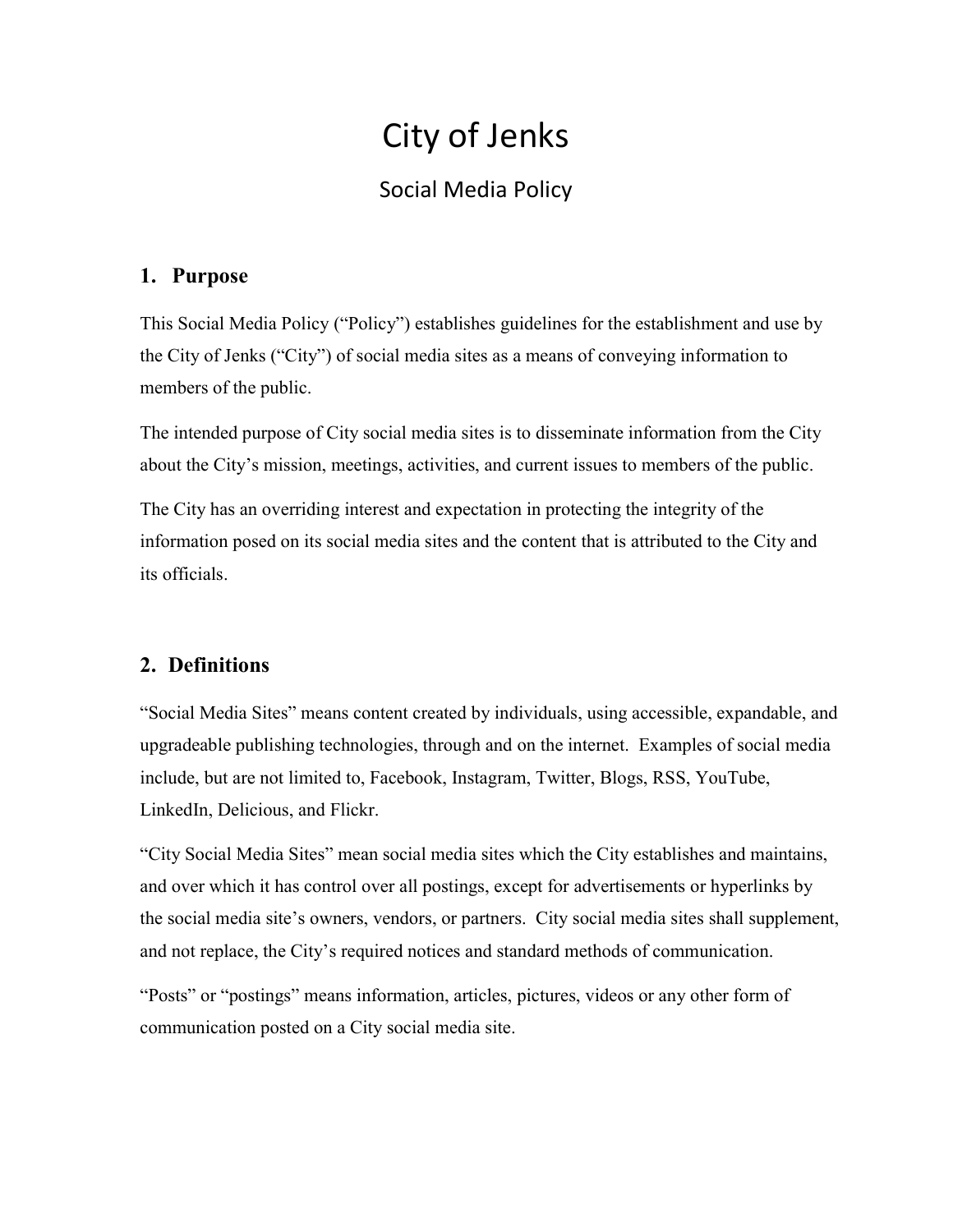#### 3. General Policy

- **3.1** The City's official website at www.jenks.com (or any domain owned by the City) will remain the City's primary means of internet communication.
- 3.2 The establishment of City social media sites is subject to approval by the Director of Communications, City Manager, Assistant City Manager, and City Attorney. Upon approval, City social media sites shall bear the name and/or official logo of the City. Usage rules must be posted prior to posting or allowing comments on any social media sites.
- 3.3 All content on City social media sites shall be reviewed, approved, and administered by the City's Director of Communications.
- 3.4 City social media sites shall clearly state that such sites are maintained by the City and that the sites comply with the City's Social Media Policy.
- 3.5 City social media sites shall link back to the City's official website for forms, documents online services, and other information necessary to conduct business with the City.
- 3.6 The City's Director of Communications shall monitor content on City social media sites to ensure adherence to both the City's Social Media Policy and the interest and goals of the City.
- 3.7 Members of the City Council, Commissions, and/or Boards shall not discuss, deliberate, or express opinions on any issue within the subject matter jurisdiction of the body.
- 3.8 The City reserves the right to terminate any City social media site at any time without notice.
- 3.9 City social media sites shall comply with usage rules and regulations required by the site provider, including privacy policies.
- 3.10 The City's Social Media policy shall be displayed to users or made available on our website.
- 3.11 All City social media sites shall adhere to applicable federal, state and local laws, regulations and policies.
- 3.12 City social media sites are likely subject to the Oklahoma Open Records Act. Any content maintained on a City social media site that is related to City business,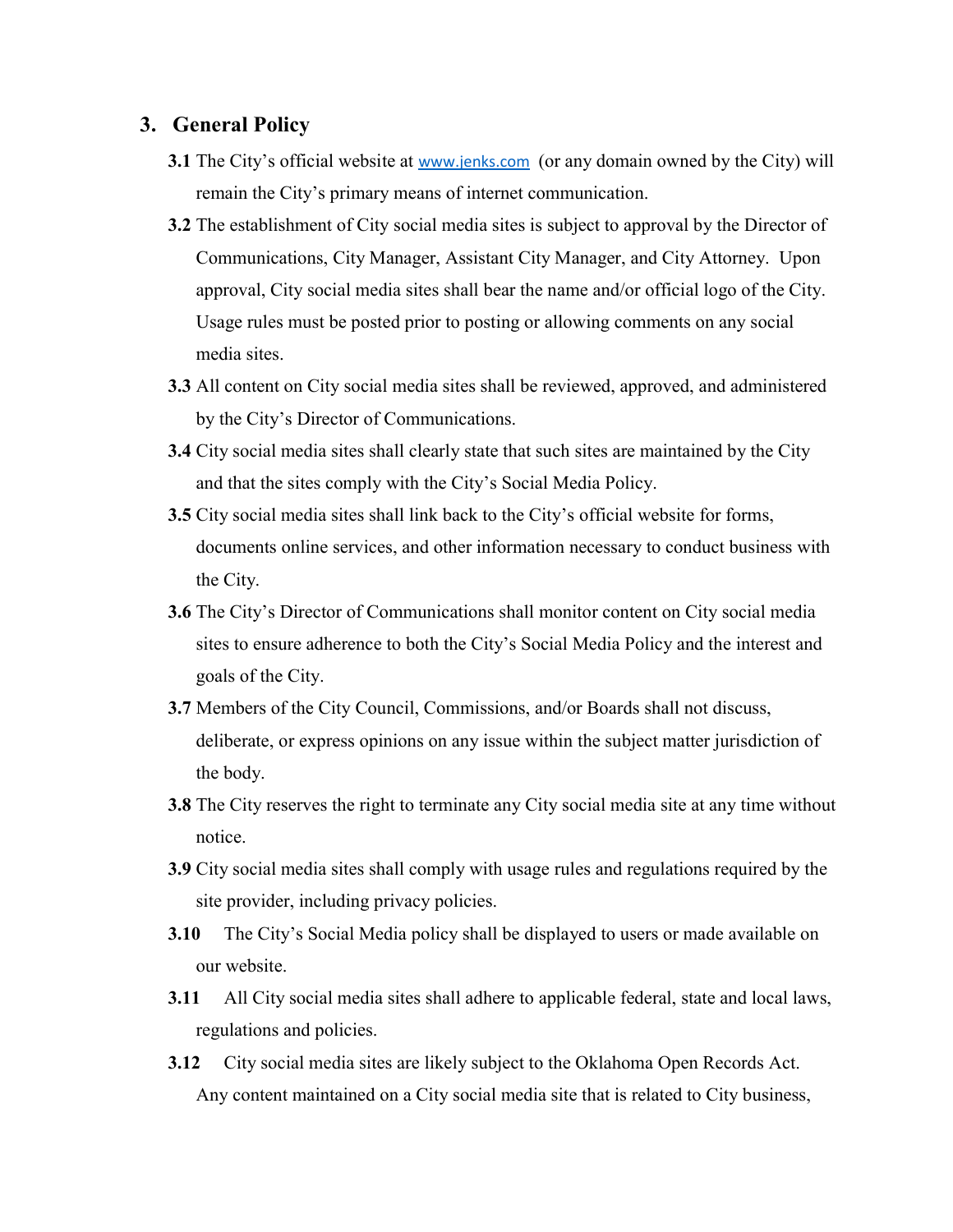including list of subscribers, posted communication, and communication submitted for posting, may be considered a public record and subject to public disclosure. All content is to be fully accessible to any person requesting documents from the social media site.

- 3.13 Employees representing the City on City social media sites shall conduct themselves at all times as a professional representative of the City and in accordance with all City policies.
- 3.14 All City social media sites shall utilize authorized City contact information for account set up, monitoring, and access. The use of personal email accounts or phone numbers by any City employees is not allowed for the purpose of setting-up, monitoring, or accessing a City social media site.
- 3.15 City social media sites may contain content including but not limited to, advertisements or hyperlinks over which the City has no control. The City does not endorse any hyperlink or advertisement placed on City social media sites by the social media's site owners, vendors, or partners.
- 3.16 The City reserves the right to change, modify, or amend all or part of this policy at any time.
- 3.17 Only the City Manager, City Attorney, or Director of Communications may authorize an employee to post on City social media sites.

### 4. Content Guidelines

- 4.1 The content of City social media sites shall only pertain to City-sponsored or Cityendorsed programs, services, and events. Content includes, but is not limited to information, photographs, videos, and hyperlinks.
- 4.2 Content posted to the City's social media sites should contain hyperlinks directing users back to the City's official website for in-depth information, forms, documents or online services necessary to conduct business with the City of Jenks, whenever helpful.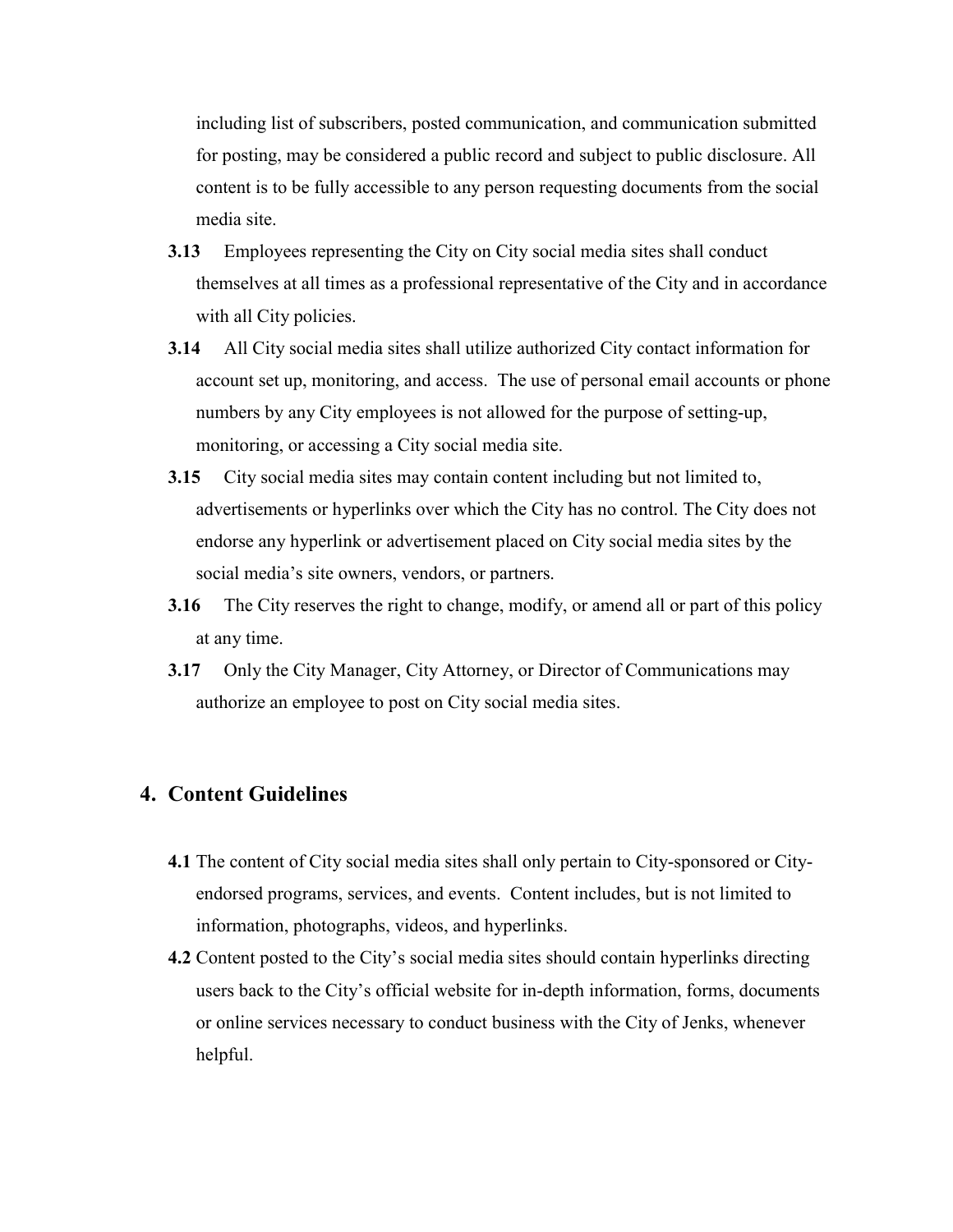- 4.3 The City shall have full permission or rights to any content posted by the City including photographs and videos.
- 4.4 Postings shall be made during normal business hours. After-hours or weekend postings shall only be made with City's Director of Communications, City Manager, Assistant City Manager, or City Attorney.
- 4.5 Any employee authorized to post items on any of the City's social media sites shall not express his or her own personal views or concerns through such postings. Instead, postings on any of the City's social media sites by an authorized City employee shall only reflect the views of the City.
- 4.6 Postings must contain information that is freely available to the public and not be confidential as defined by any City policy or state or federal law.
- 4.7 Postings may NOT contain any personal information, except for names of employees whose job duties include being available for contact by the public.
- 4.8 Postings and comments to City social media sites shall NOT contain any of the following:
	- 4.8.1 Profane language or content;
	- 4.8.2 Content that promotes, fosters or perpetuates discrimination of protected classes;
	- 4.8.3 Sexual harassment content;
	- 4.8.4 Solicitations of commerce or advertisements including promotion or endorsement;
	- 4.8.5 Promotion or endorsement of political issues, groups or individuals;
	- 4.8.6 Conduct or encouragement of illegal activity;
	- 4.8.7 Information that may tend to compromise the safety or security of the public or public systems;
	- 4.8.8 Content intended to defame any person, group or organization;
	- 4.8.9 Content that violates a legal ownership interest of any other party, such as trademark or copyright infringement;
	- 4.8.10 Making or publishing of false, vicious or malicious statements concerning any employee, the County or its operations;
	- 4.8.11 Violent or threatening content;